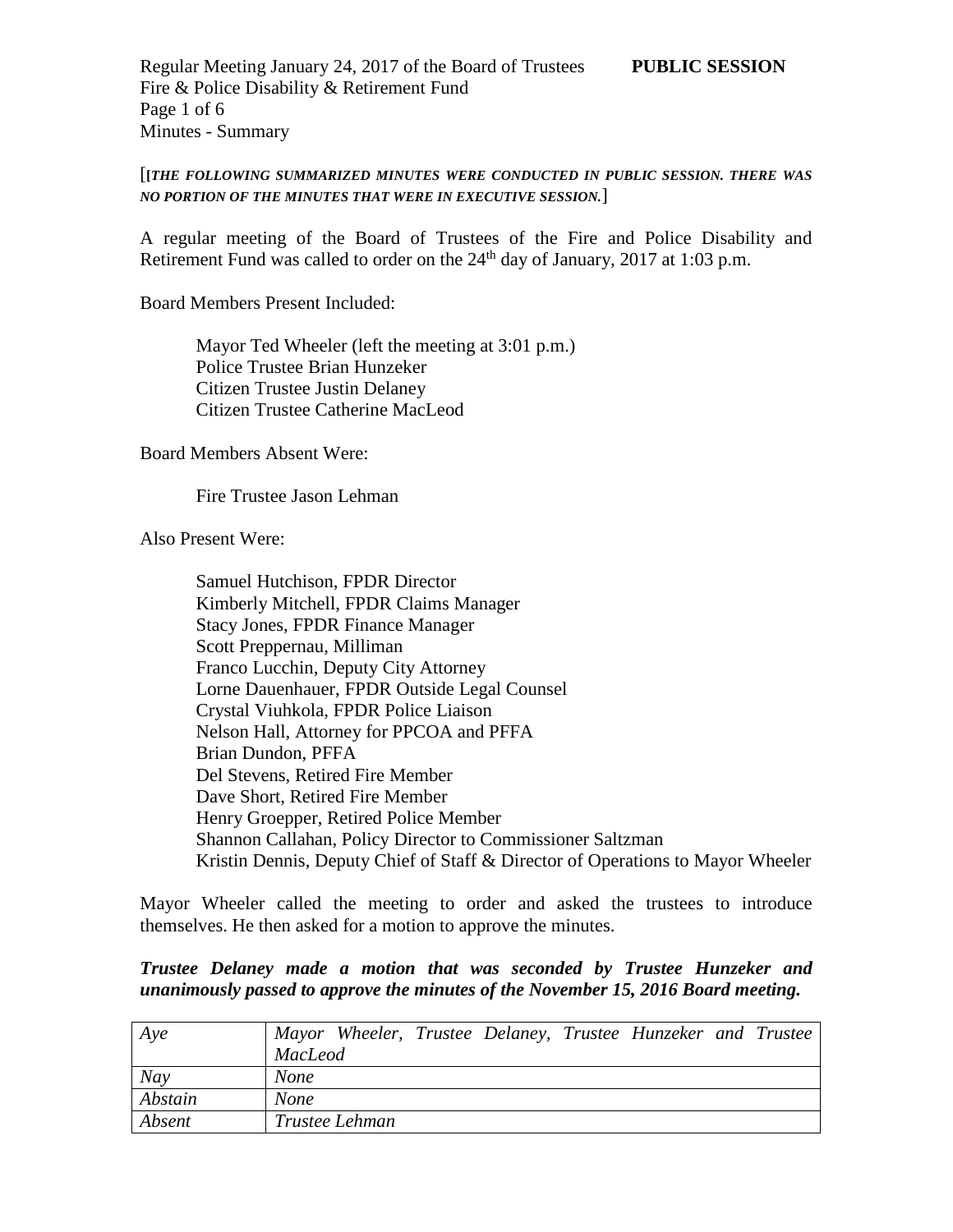Regular Meeting January 24, 2017 of the Board of Trustees **PUBLIC SESSION** Fire & Police Disability & Retirement Fund Page 2 of 6 Minutes - Summary

### [**[***THE FOLLOWING SUMMARIZED MINUTES WERE CONDUCTED IN PUBLIC SESSION. THERE WAS NO PORTION OF THE MINUTES THAT WERE IN EXECUTIVE SESSION.*]

Introduction of visitors in attendance at the meeting was then made.

#### General Public Comments:

Nelson Hall addressed the Board and stated that he had the honor and privilege of representing Portland firefighters and police officers. He stated that he was before the board to introduce himself and welcome Mayor Wheeler. Mr. Hall stated that as one who was at the negotiating table for reform of the Charter, it was critical to those making the decisions and helping to pass the reform, that there be an elected representative, the Mayor, as part of it so he asked and encouraged Mayor Wheeler to hold on to the "chairship".

Mr. Dave Short addressed the Board and stated that he would like to echo Mr. Hall's message. He added that the retirees would wholeheartedly want the Mayor to sit as the chair because of the implications and decisions that whoever is in his stead may not be fully involved or informed.

Mayor Wheeler stated that he would most certainly make a commitment that for critical decisions he would be present. He added that there will be times when his presence will be required elsewhere but the FPDR will not be backburnered where he would assign it off to someone else and forget about it.

Mr. Del Stevens addressed the Board and stated that he spent 35 years in the Portland Fire Department. He stated that his interest throughout his career was the welfare of the citizens of the City and the welfare of the employees who provided the services and he still has that same interest. He added that he is always concerned about the benefit levels between the FPDR pension and the PERS pension. He stated that Mayor Wheeler has a lot of understanding about how their benefits were formulated and how they have been measured and compared. He also stated that he would like to be able to meet with Mayor Wheeler on occasion to talk to him about some of the issues that retired members feel are important to them compared to the PERS pension. Mr. Stevens felt that if they can talk about these things they can avoid a lot of unnecessary trouble and expense.

#### **Action Item No. 1 – Actuarial Valuation and Levy Adequacy Analysis**

Mr. Preppernau explained that his presentation will go over two projects that the Milliman team completed for FPDR. He explained that they completed the June 30, 2016 actuarial valuation that they do every two years and built from that their 20-year projection or levy adequacy modeling that assesses future experience for levy volatility, magnitude and what might drive changes over the next 20 years. He added that they also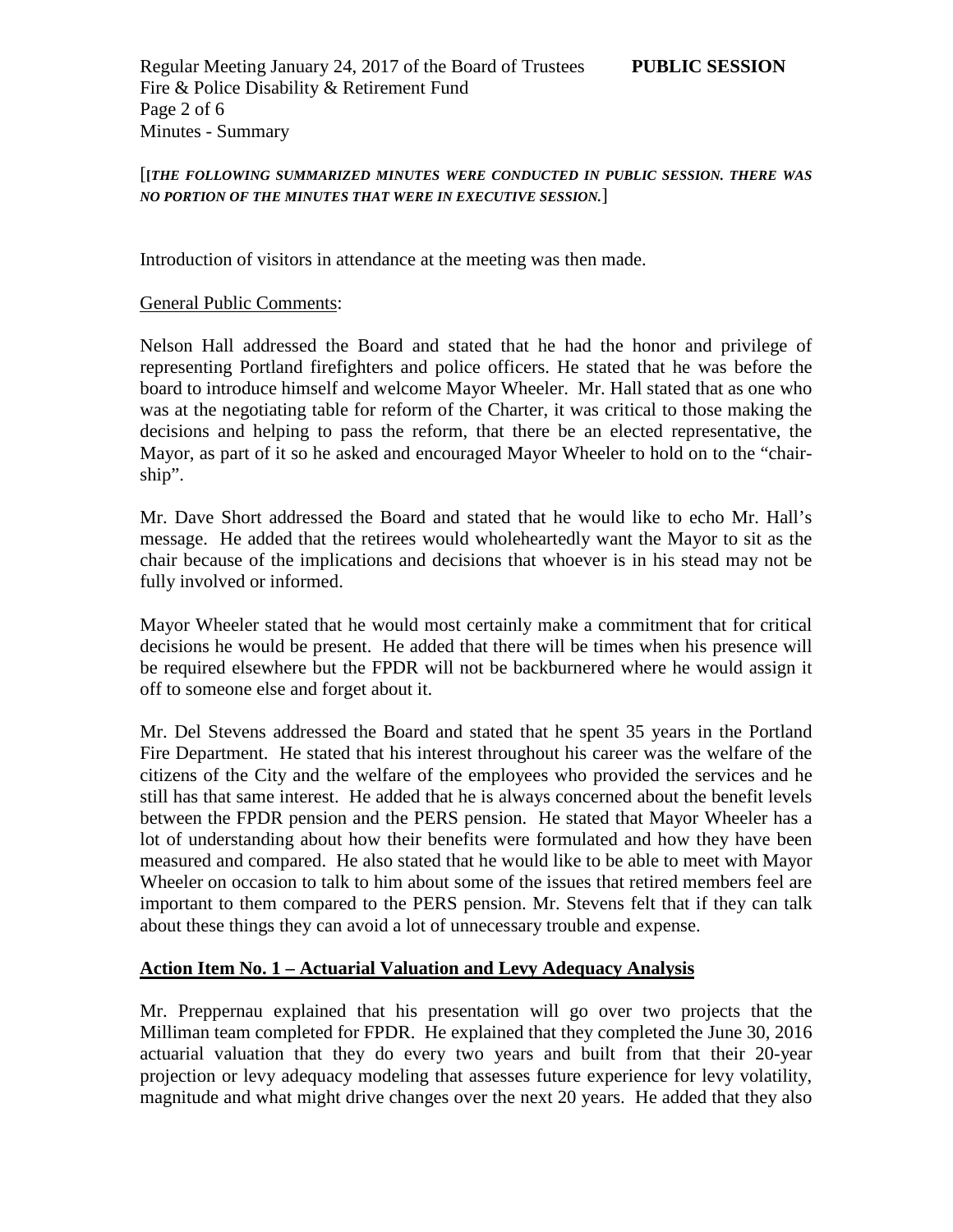Regular Meeting January 24, 2017 of the Board of Trustees **PUBLIC SESSION** Fire & Police Disability & Retirement Fund Page 3 of 6 Minutes - Summary

### [**[***THE FOLLOWING SUMMARIZED MINUTES WERE CONDUCTED IN PUBLIC SESSION. THERE WAS NO PORTION OF THE MINUTES THAT WERE IN EXECUTIVE SESSION.*]

analyzed the effects of the different benefit adjustment COLA approaches and how it affects the results, actuarial valuation and levy modeling.

Mr. Delaney added that from his perspective and for the benefit of the new trustees, what the valuation does is show what the projected liability is over 25 and 35 years and looking at that curve is really what has led to the reforms. However, they have gone back and forth as some of the reforms were unwound with the *Moro* Supreme Court case. He stated that the adequacy of the levy is subject to property taxes and asked Ms. Jones to explain the cap. Ms. Jones stated that the FPDR by City Charter is restricted to \$2.80 per \$1,000 of real market value (RMV). She added that if that cap is exceeded, the FPDR would need to look elsewhere for resources.

Mr. Preppernau went on to explain that both projects reflected several changes and went over the things that affected the actual projected benefits and assumption changes. He also provided background on FPDR Two COLA background and policy. He stated that the FPDR Board has discretion over the COLA provided to FPDR Two members and went over the PERS methodology. He also provided actuarial valuation results and explained that the valuation generally reflects the same assumptions used in the June 30, 2014 actuarial valuation. However, he stated that certain assumptions were updated for June 30, 2016, i.e., discount rate, 27 pay period adjustment, new PPA contract, mortality, post-*Moro* COLA changes. Mr. Preppernau went over projected FPDR pension benefit payments and stated that benefits are projected to increase for 20 years and to decrease thereafter. He added that for the valuation results a 2.85% discount rate was used and went over the impact on the accrued liability. He also discussed the effect of differing COLA approaches. Mr. Preppernau also went over the levy adequacy modeling results. He explained the total requirements calculation. He also stated that during the projection period of their levy adequacy analysis, the FPDR levy will be funding two generations of FPDR members simultaneously. He also went over the effects of the 2006 Charter reform.

Mr. Delaney questioned the 4.5 percent RMV growth and asked how RMV growth compares to the last 25 years. Ms. Jones stated that she would need to ask the City Economist but did know that RMV growth was 17.7 percent last year. Ms. MacLeod stated that she would be interested in knowing what the average per year increase was for perhaps 2005 – 2015 or 2000 - 2010. Ms. Jones stated that she will provide that information to the Board.

Mr. Preppernau then went over the different slides and simulations showing the estimate of funds needed for the operation of the FPDR and went over the RMV rate, levels and growth. [The Milliman presentation is filed with the Board materials].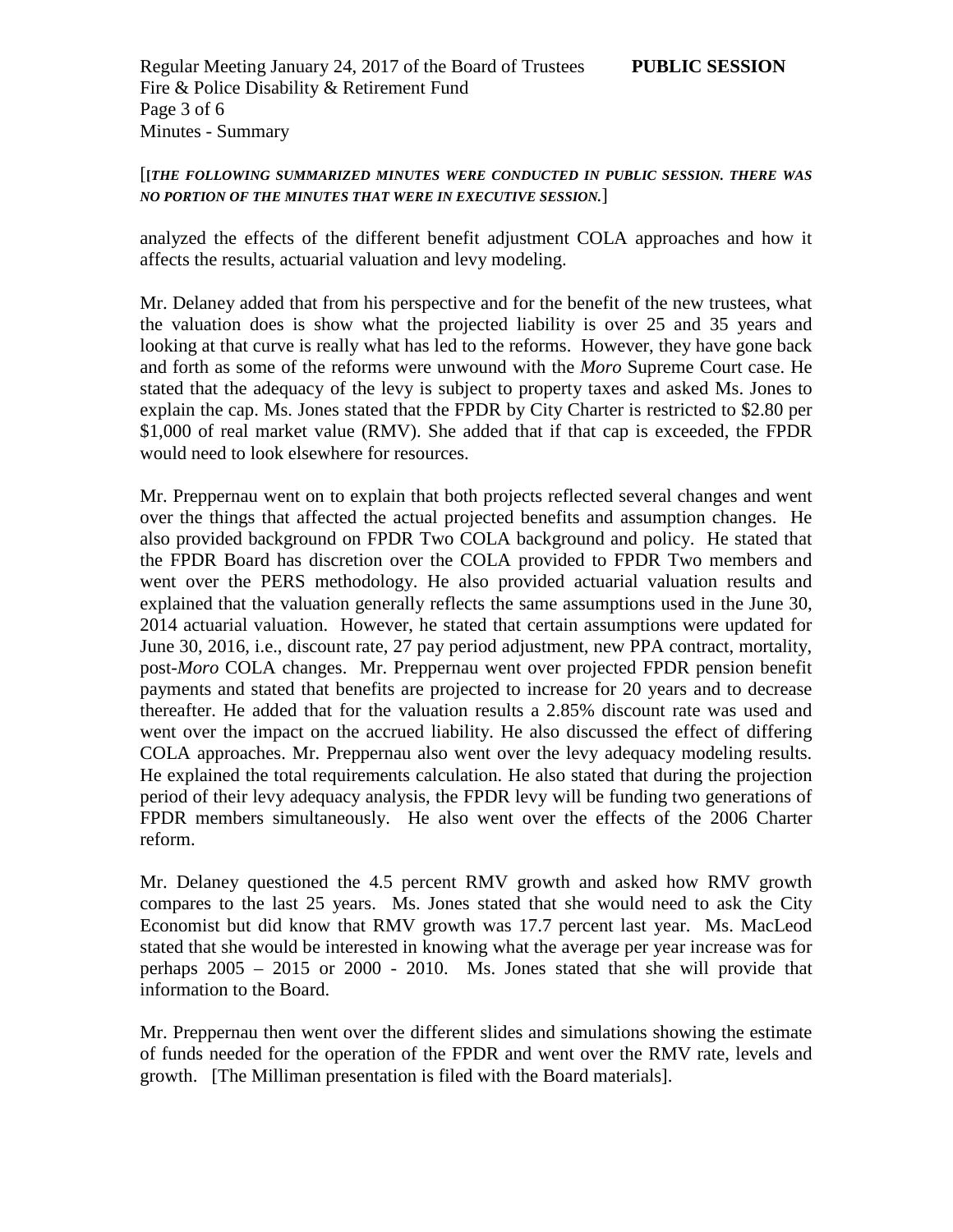[**[***THE FOLLOWING SUMMARIZED MINUTES WERE CONDUCTED IN PUBLIC SESSION. THERE WAS NO PORTION OF THE MINUTES THAT WERE IN EXECUTIVE SESSION.*]

*Mr. Delaney made a motion which was seconded by Ms. MacLeod and unanimously passed to approve the actuarial valuation report and levy adequacy analysis.*

| Aye     |                |                |  | Mayor Wheeler, Trustee Delaney, Trustee Hunzeker and Trustee |  |
|---------|----------------|----------------|--|--------------------------------------------------------------|--|
|         | <b>MacLeod</b> |                |  |                                                              |  |
| Nay     | <b>None</b>    |                |  |                                                              |  |
| Abstain | <b>None</b>    |                |  |                                                              |  |
| Absent  |                | Trustee Lehman |  |                                                              |  |

# **Action Item No. 2 – Adopt 2017-2018 Budget**

Ms. Jones presented the 2017-2018 budget to the Board. She explained the budget timeline and stated that FPDR like the rest of the City has a fiscal year that runs July 1 to June 30. She added that unlike every other bureau in the City the Board has the exclusive authority to approve the FPDR budget. She stated that the total proposed budget is about \$156 million which is a net of Tax Anticipation Notes (TANs). She explained that most of the FPDR's revenue is property tax proceeds which come in mid-November and in order to cover the cash flow needs from July 1 to mid-November, short term bonds called TANs are issued. Ms. Jones explained that 90 percent of FPDR's expenses are Charter defined benefits and most of the other 10 percent is fund contingency. She added that very little of the FPDR budget is discretionary in a policy sense. She then went over the pie chart in her presentation to show where FPDR's money is spent. She also went over the 5-year forecast summary.

Ms. Jones stated that significant forecast drivers were that they will be funding two generations of pensions simultaneously, continued stability in disability benefits at a lower level, increase in PERS contribution rates, police wage increases, and the return of 27 pay dates. She explained that FPDR 2 pensions are increasing but FPDR One pensions are decreasing as deaths exceed annual COLA increases. In addition, she added that FPDR 3 pension contributions are growing, will gradually overtake FPDR 1 and 2 pension expenses. She stated that FPDR 3 benefits are currently about  $1/3^{rd}$  of the membership and that PERS contribution rates are growing.

Ms. Jones went over disability and death benefits and explained that medical benefits are the largest component and most volatile year to year. She added that the forecast assumes a continued decrease in long term disability benefits. Mr. Delaney stated that the fact that short term disability is being used and decreasing long term disability speaks volumes to staff and cooperation from the Police and Fire Bureaus. He added that it is such a turn-around from the past on the disability side.

Ms. Jones went over the administrative costs and stated that they are really the only truly discretionary part of the FPDR budget. She added that administration costs are about 1.54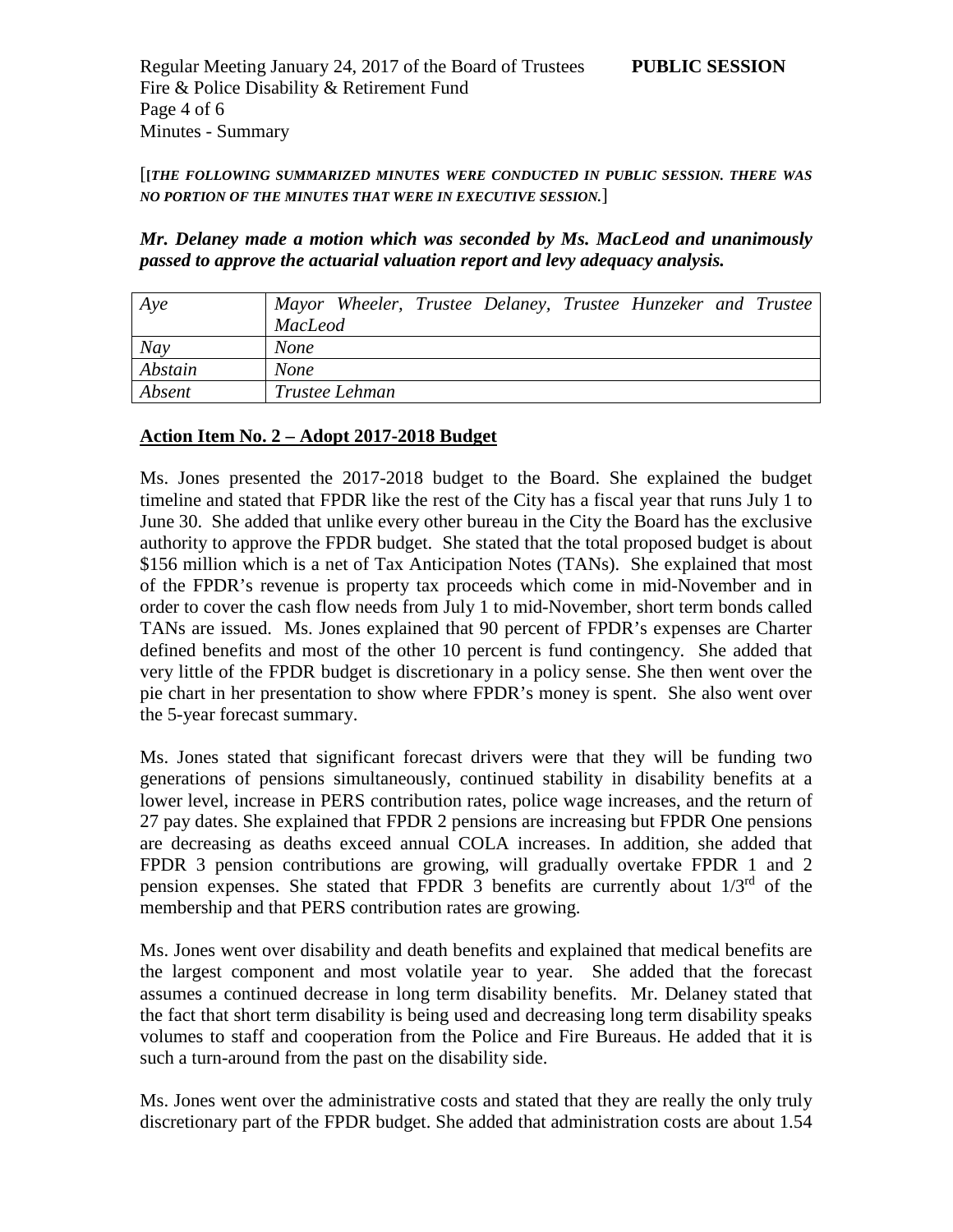Regular Meeting January 24, 2017 of the Board of Trustees **PUBLIC SESSION** Fire & Police Disability & Retirement Fund Page 5 of 6 Minutes - Summary

### [**[***THE FOLLOWING SUMMARIZED MINUTES WERE CONDUCTED IN PUBLIC SESSION. THERE WAS NO PORTION OF THE MINUTES THAT WERE IN EXECUTIVE SESSION.*]

percent of the total budget and staff's goal is to keep it under 3 percent. Ms. Jones then went over property taxes and the impact on taxpayers. She stated that because almost all of FPDR's resources come from property taxes, they increase in step with fund requirements. Ms. Jones noted that under the median scenario in her tax rate chart, at no point does the RMV tax rate go higher than it has already been and under the worst case scenario it still remains under \$2.80. In addition, the analysis now extends to the peak expense years and the likelihood that they will see something really nasty beyond what they are looking at now is diminishing. She also stated that the declining RMV rate means they are causing less compression. Ms. Jones also went over the fund balance and explained that it has been declining over the last two years but the five-year forecast rebuilds the fund balance and realigns with contingency levels. Finally, she discussed the risks to the forecast. [The 2017-2018 Recommended Budget is filed with the board materials].

### *Mr. Hunzeker made a motion which was seconded by Mr. Delaney and unanimously passed to adopt the Recommended Budget.*

| Aye     | Mayor Wheeler, Trustee Delaney, Trustee Hunzeker and Trustee |
|---------|--------------------------------------------------------------|
|         | <b>MacLeod</b>                                               |
| Nay     | <b>None</b>                                                  |
| Abstain | <b>None</b>                                                  |
| Absent  | Trustee Lehman                                               |

# **Information Item No. 4 – FPDR Summary of Expenditures**

Ms. Jones explained the new format for the Summary of Expenditures. Mayor Wheeler requested that material posted on the website be in 14-point type.

# **Information Item No. 1 – Discussion on Future Office Space – Portland Building**

Mr. Hutchison discussed the Portland Building renovations, the pros and cons of whether or not FPDR should move to the Portland Building and next steps for office space. Mr. Delaney stated that if members and trustees are restricted from going beyond the  $2<sup>nd</sup>$  floor reception in the Portland Building, he felt that would be a "show stopper".

#### **Information Item No. 2 – FPDR Updates**

Mr. Hutchison provided an update on the upcoming retirement workshop.